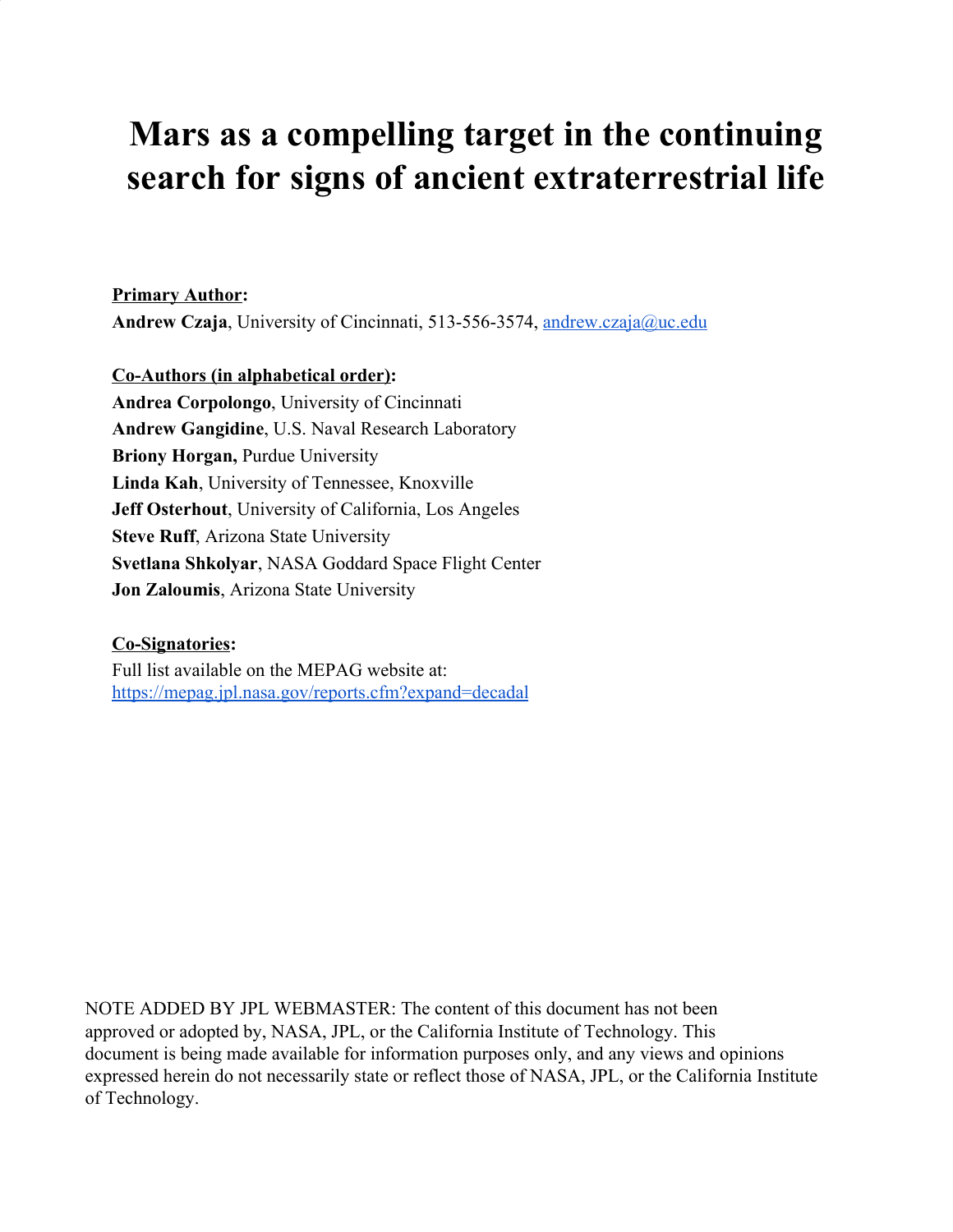#### **SUMMARY**

*The purpose of this white paper is to document the need to continue our search for ancient life on Mars.* Upcoming missions are taking the first steps by directly seeking signs of ancient life with *in situ* exploration (Mars 2020 and ExoMars) and Mars Sample Return (MSR). However, these missions will not explore the full suite of habitable paleoenvironments on Mars and only a limited geographic region. Whereas a positive result would be a watershed moment for humanity and would compel us to explore the full extent of Mars' biosphere, a negative result would not indicate life never existed on Mars, and additional investigations will be needed. So in either case, as we go forward into the next decade, we will need to target a broader range and distribution of habitable paleoenvironments on Mars, constrain the history of water on Mars, and define a more complete catalog of possible biosignatures, as well as their ubiquity and stability under Mars' preservational conditions. This will also require instrumentation developments that could improve the detection of ancient biosignatures during future robotic and human missions.

#### **INTRODUCTION**

Mars has been and continues to be a compelling target for astrobiology studies. Although the goal of finding life on Mars has been around at least since Schiapparelli and Lowell made telescopic observations of its surface in the late 19th century (and probably long before that), the 1996 announcement of evidence of supposed past life in martian meteorite ALH84001 (though later refuted), greatly accelerated the search. This began with the search for aqueous alteration and other evidence of formerly habitable environments with orbiters, landers, and rovers (e.g., MRO, OMEGA, Spirit, Opportunity, Curiosity, Phoenix).

Because of the physical similarities between Earth and Mars, the evidence for stable liquid water on the surface of each planet early in their respective histories, and the fact that evidence for life on Earth dates back approximately 3.5 billion years to the age of the earliest well-preserved sedimentary rocks, and to a time when environments of Earth and Mars were likely very similar, there is a chance that life was also an element of the Noachian environment of Mars. Finding evidence of life beyond Earth is one of the major goals of NASA's planetary exploration programs. Mars in particular is a key target for the search. Finding such evidence would have major implications for science as well as society.

Mars' current surface conditions are extremely challenging for life as we know it to survive (carbon-based life requires liquid water as a medium for biochemical reactions), let alone thrive. However, if we envision the diversity of environments where life occurs on Earth—from deep in the crust to the cores of nuclear reactors—it is reasonable to assume that if life ever established itself on or near the surface of Mars, it may still persist in deep habitable refuges, assuming the surface environment changed to its current conditions gradually enough that life could adapt and spread to subsurface locations that are more clement to life. The search for martian biosignatures focuses largely on the search for evidence of past life rather than extant life for multiple reasons. First, accessing the subsurface of Mars is more difficult than the surface. Drilling more than a couple of meters without heavy equipment and drilling fluid is not currently feasible with robotic spacecraft. Another hurdle to overcome relates to planetary protection, i.e., the challenge of not contaminating the subsurface of Mars and not containing any indigenous life we might find should we want to return a sample to Earth. Finally, we have yet to develop a clear search protocol for subsurface targets.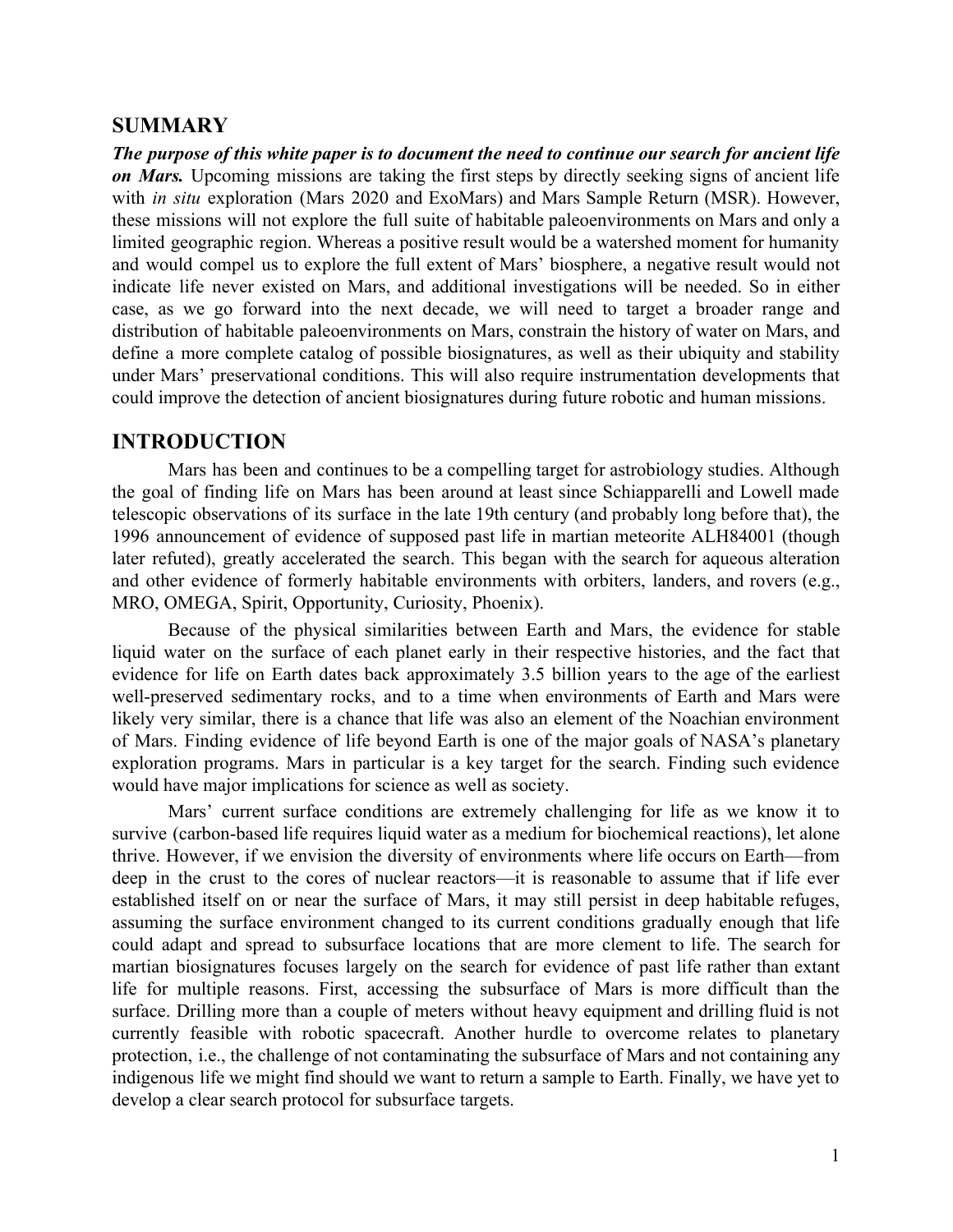# **THE SEARCH FOR EVIDENCE OF ANCIENT LIFE ON MARS SO FAR**

*Possible ancient biosignatures on/near the martian surface***.** The number of possible ancient biosignatures that could exist on/near the surface of Mars is large and has been described in detail in several recent publications (e.g., Hays et al., 2017; Onstott et al., 2019; Beaty et al., 2019; MEPAG Goals Document, 2020) so here we will provide only a brief overview. Plausible ancient martian biosignatures are argued to be similar to the types of microbial biosignatures we can find in the ancient rock record of Earth (McMahon et al., 2018). These include morphologically preserved organic-walled microbial body fossils, fossilized macroscopic microbial structures (i.e., stromatolites, microbialites, and microbially induced sedimentary structures), trace fossils such as microbial borings, and geochemical biosignatures.

Microbial body fossils have been identified throughout Earth's fossil record (e.g., Schopf, 2006) and provide strong evidence for the early origin of life here, and are crucial for ascertaining a biological origin from potential fossils recovered from the geologic record. However, such remains are often contentious due to variable preservation combined with the simplicity of morphological remains, which can be easily distorted by post-depositional processes. Macroscopic structures such as stromatolites of presumed biological origin are common in the ancient record, though these are sometimes more controversial due to the lack of co-occurring microbial body fossils and the ability of certain stromatolite morphotypes to form abiologically, particularly in the early rock record (Grotzinger & Rothman, 1996, Grotzinger & Knoll, 1999, McLoughlin et al., 2008). Pseudofossils can similarly be mistaken for microbial remains because they mimic the size and morphology of microfossils, though likely arise through completely abiotic origin (e.g., Javaux, 2019, and references therein).

Geochemical biosignatures are also commonly used to characterize the identity, distribution, and evolution of life on Earth. These types of biosignatures include high concentrations of organic matter, labile molecular fossils (e.g., hopanoids) that may indicate the presence of specific groups of organisms, isotopic compositions of sedimentary organic matter (kerogen, bitumens) and redox sensitive elements in minerals, as well as elemental ratios and trace element concentrations (e.g., Summons et al., 1994; Simoneit et al., 2004; Brocks et al. 2005; Schopf et al., 2005; Havig et al., 2011; Gangidine et al., 2020). Such biosignatures are most convincing when multiple types agree with a biological interpretation in a "cascade of evidence". Ideally, these chemical biosignatures can be applied in conjunction with physical remains to convincingly argue for a biological origin. Such an approach using multiple lines of evidence would no doubt be required to determine the presence of life on returned Mars samples.

*Paleoenvironments that could preserve ancient biosignatures.* In terms of where to search for evidence of ancient life on Mars, we have only begun to scratch the surface. With the exception of the Viking missions, there has not been a mission to search for evidence of past or present life on Mars. The MER missions and the current MSL mission have explored formerly habitable environments, namely two crater lakes (Gusev and Gale craters by Spirit and Curiosity, respectively), a hydrothermal system (the Home Plate region within Gusev crater by Spirit), and a region altered by liquid water in the past (Meridiani Planum, by Opportunity). The upcoming Mars 2020 (Perseverance) mission will explore Jezero crater, another former crater lake, and the ESA ExoMars mission will explore Oxia Planum, a formerly water-altered region within a catchment containing significant amounts of clays. These are all excellent locations to search for evidence of past life, but are not the only habitable paleoenvironments. Thus, there is a need to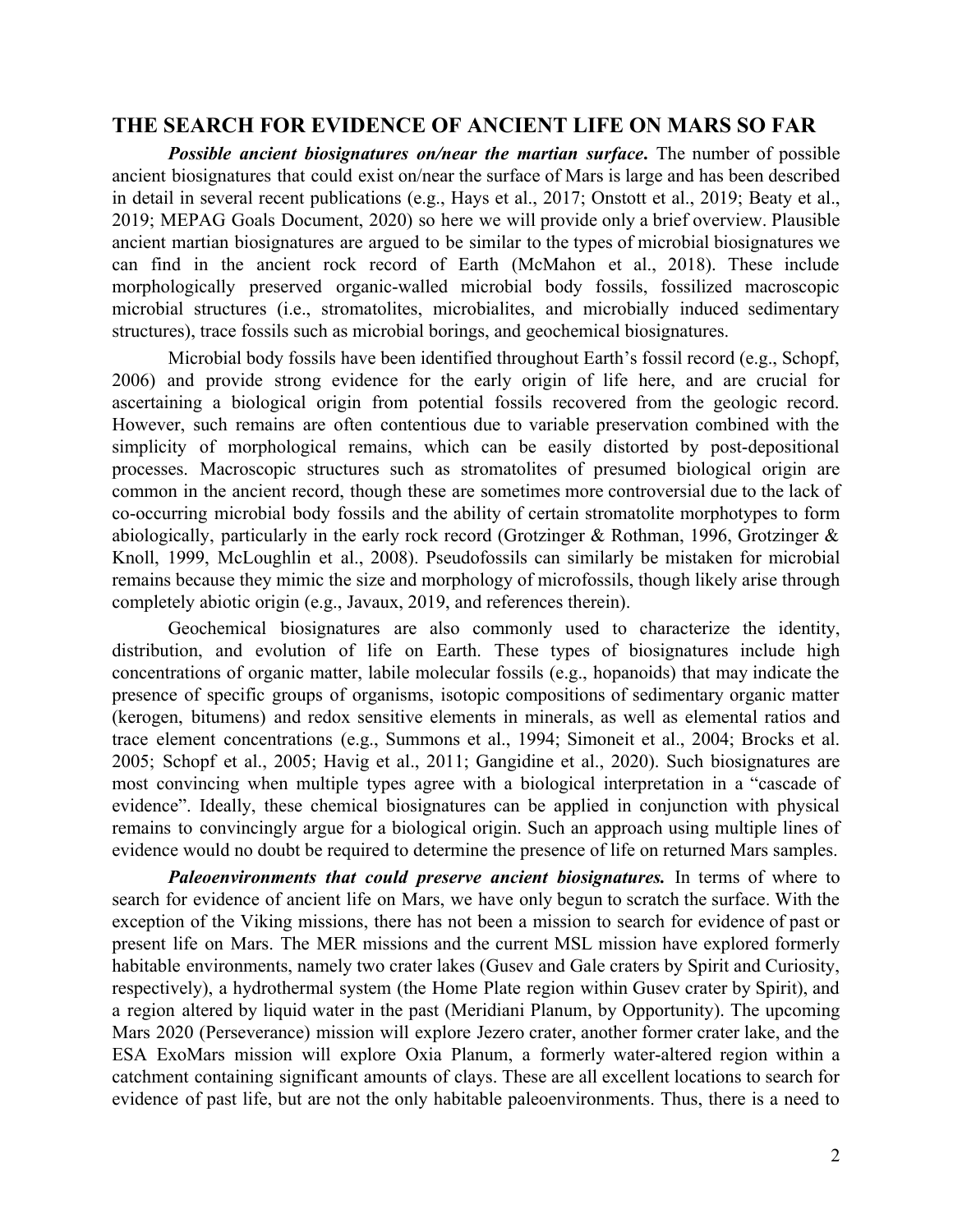build off of past successes and broaden our search to as many paleoenvironments as possible, including ancient fluvial channels and valley networks, hydrothermal settings associated with either volcanic regions or impact heating, paleosols, subaqueous hydrothermal systems, and subsurface hydrothermal systems (e.g, Hays et al., 2017; Onstott et al., 2019).

*Recommendation.* NASA's Mars 2020 mission and planned follow-up MSR mission will explicitly search for signs of ancient life on Mars. A positive result would provide a watershed moment for humanity and mean our next goal should be to explore the full extent of the martian biosphere. However, a negative result from these missions would not indicate the absence of life on Mars because they will not explore the full range of habitable paleoenvironments or regions on Mars. *Either way, we need to plan for the exploration of additional paleoenvironments, and continue to hone our search strategies and techniques, as described in sections 3 and 4, below.*

#### **ASPECTS OF BIOSIGNATURES REQUIRING FURTHER ATTENTION**

Although our understanding of which biosignatures to expect on Mars and how to find them has progressed in recent years, as thoroughly documented by Hays et al. (2017) and Onstott et al. (2019), there are still many unknowns. Below is a non-exhaustive list of knowledge gaps that, if resolved, could greatly aid our search for evidence of ancient life on Mars.

*History of water on Mars***.** There is ample and convincing evidence for the presence of persistent bodies of water (e.g., lakes and rivers) on and below the surface of Mars in the Noachian and Hesperian. However, it is not yet known whether Mars was habitable globally, or if habitability was confined to relatively narrow niche environments (e.g., hot springs, crater lakes, subsurface environments). Understanding the former distribution, timing, and duration of liquid water on Mars will greatly increase our understanding of the formation of habitable environments and will help focus the search for ancient Martian biosignatures.

*Understand the stability and ubiquity of physical and chemical biosignatures.* For the biosignatures listed in section 2, their ability to be preserved in geologically and/or geochemically distinct environments throughout time is not fully understood. Both physical and chemical biosignatures may be affected or destroyed by diagenetic processes such as mineral replacement, dissolution and recrystallization, and transformation of host rock mineral phases (e.g., opal to quartz) among others. Previous work combining field and lab analyses of Mars analog materials has shown that detailed studies of biosignature preservation potential based on paleoenvironments, lithologies, and post-depositional conditions will be extremely useful for predicting where we might find robust biosignatures on Mars (e.g., Westall et al., 2015; Shkolyar and Farmer, 2018), and more such studies are needed. Such studies are also critical to develop protocols for distinguishing true biosignatures from potential biomorphic (i.e., false) signatures. Combined, these predictions can be used to aid landing site selection for future missions, to determine which regions of interest within a landing site contain lithologies that should be prioritized for exploration, and to provide *in situ* protocols to triage potential targets of interest.

*Understand the taphonomy of biosignatures in Mars analog materials under Mars-like conditions***.** Some of these materials include carbonate, shale, sulfate, serpentinite, and siliceous sediments (e.g., sinter deposits, cherts). Although taphonomic processes (i.e., morphological and chemical changes that take place either before or during the processes of fossilization) are relatively well-characterized for some lithotypes, little is known for others because of factors such as higher solubility, softness, and overall lack of representation in Earth's ancient rock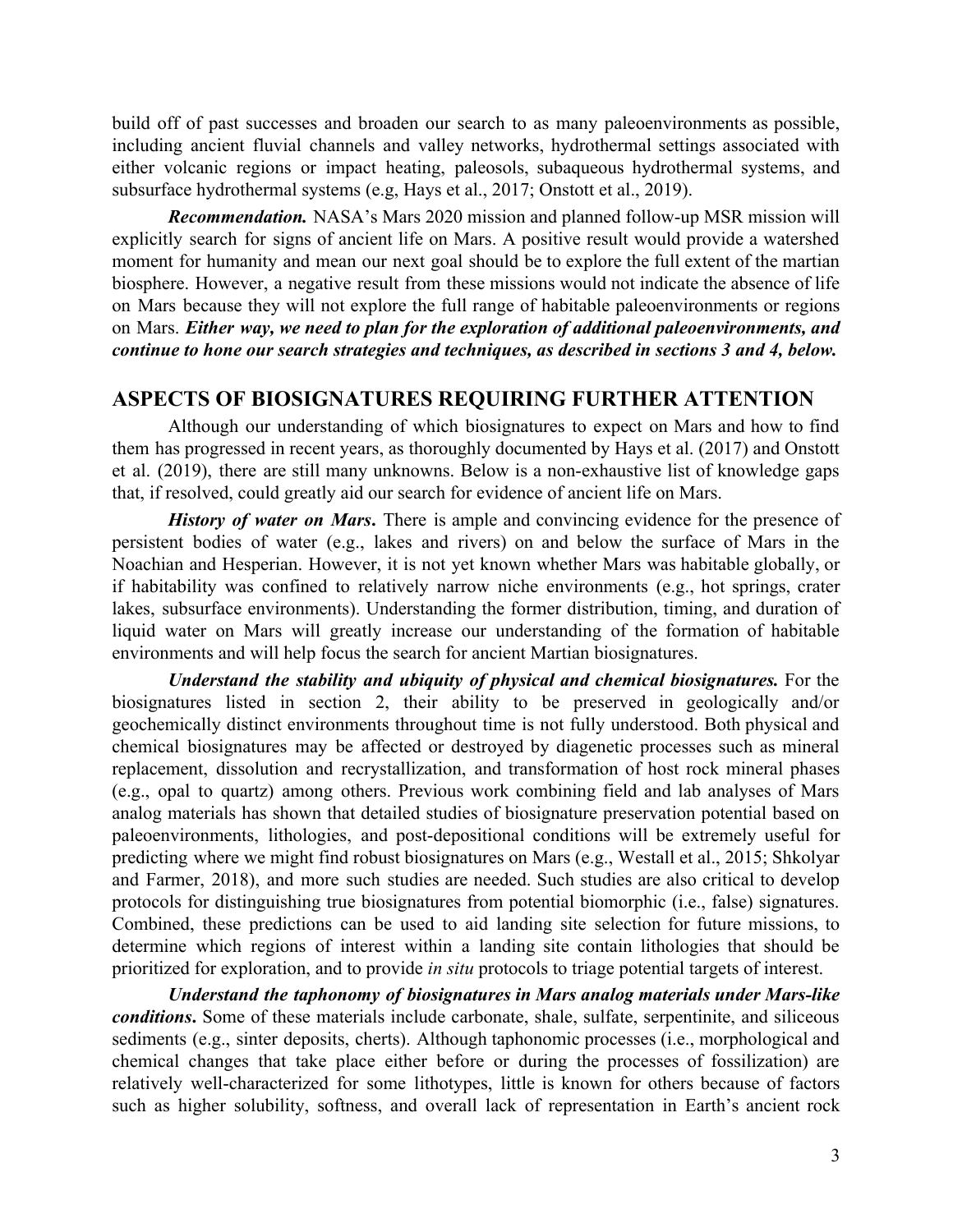record. Mars has had a very different geologic history with very different surface conditions compared to those of Earth. Because Mars is understood to lack plate tectonics and has had much more limited hydrologic activity as compared to Earth, we must examine the preservation potential of lithotypes that may have persisted on Mars' surface for billion-year timescales that would not be expected in Earth's active surface environment. Additionally, Mars has experienced markedly different atmospheric conditions, and has since exhibited significant loss of its atmosphere, as well as a high flux of surface radiation following the loss of its magnetic field. Experimental taphonomic studies investigating the stability of biosignatures in Mars-like atmospheric and surface radiation conditions are critical to place constraints for targeting.

*Presence and distribution of sedimentary carbonates***.** Carbonate minerals play a major role in the preservation of biosignatures on Earth, even in units deposited prior to the origin of skeletonizing organisms (e.g., microbial textures and organic matter in stromatolites). We also understand the chemistry of carbonate deposition, both chemical and biochemical on Earth. It is expected that carbonate deposits should exist on Mars as well, but to date, virtually all significant carbonate deposits detected, whether from orbital or rover analyses, are interpreted to have formed from the alteration of olivine-rich igneous material with the exception of possible lacustrine carbonate in Jezero crater (Horgan et al., 2020). Locating sedimentary carbonate (or documenting its absence) is important for the search for biosignatures.

*Understand the geologic context and history of silica deposits on Mars.* Hydrated silica deposits may be ubiquitous on Mars (Sun and Milliken, 2018) and have been the subject of great interest in the astrobiology community because of their high preservation potential for microbial remains on Earth (e.g., Farmer and Des Marais, 1999). For example, certain features in the hydrated silica deposits discovered by the Spirit rover in the Columbia Hills region of Gusev crater resemble microbially-mediated structures in hot spring deposits on Earth (Ruff and Farmer, 2016). Constraining the paleoenvironment and the local geochemical conditions in which such deposits form would help to constrain expected geochemical signatures and potential biosignatures. Similarly, it will be necessary to determine the origin of hydrated silica associated with ancient crater lakes such as in Jezero crater (Tarnas et al., 2019). Hot spring sinter deposits on crater rims caused by impact-induced hydrothermal activity have been identified on Earth (Osinski et al., 2013), although no such deposits have yet been identified on Mars, but the vast number of preserved impact craters on Mars makes this a compelling location to search.

# **INSTRUMENT DEVELOPMENT TO AID IN THE SEARCH**

Although the search for ancient life on Mars has been aided by astounding technological advances and instrument miniaturization for use on orbiters, rovers, and landers, additional innovation will be necessary to continue the search, particularly for future *in situ* missions, both robotic and human. It is likely that others have thought of some if not all of these ideas already, but the purpose here is to be sure that they are documented, and particularly for the purpose of searching for ancient life. This is not an exhaustive list of instrumentation recommendations that would aid in the search, but serves as a "call-to-arms" to the community.

*An increased focus on large-scale, high resolution mapping and mineralogical surveys of Mars' surface.* This approach would greatly advance all aspects of Mars exploration by allowing for increased knowledge of the geology of Mars. In terms of the search for ancient life, it would specifically allow for the identification of additional habitable paleoenvironments with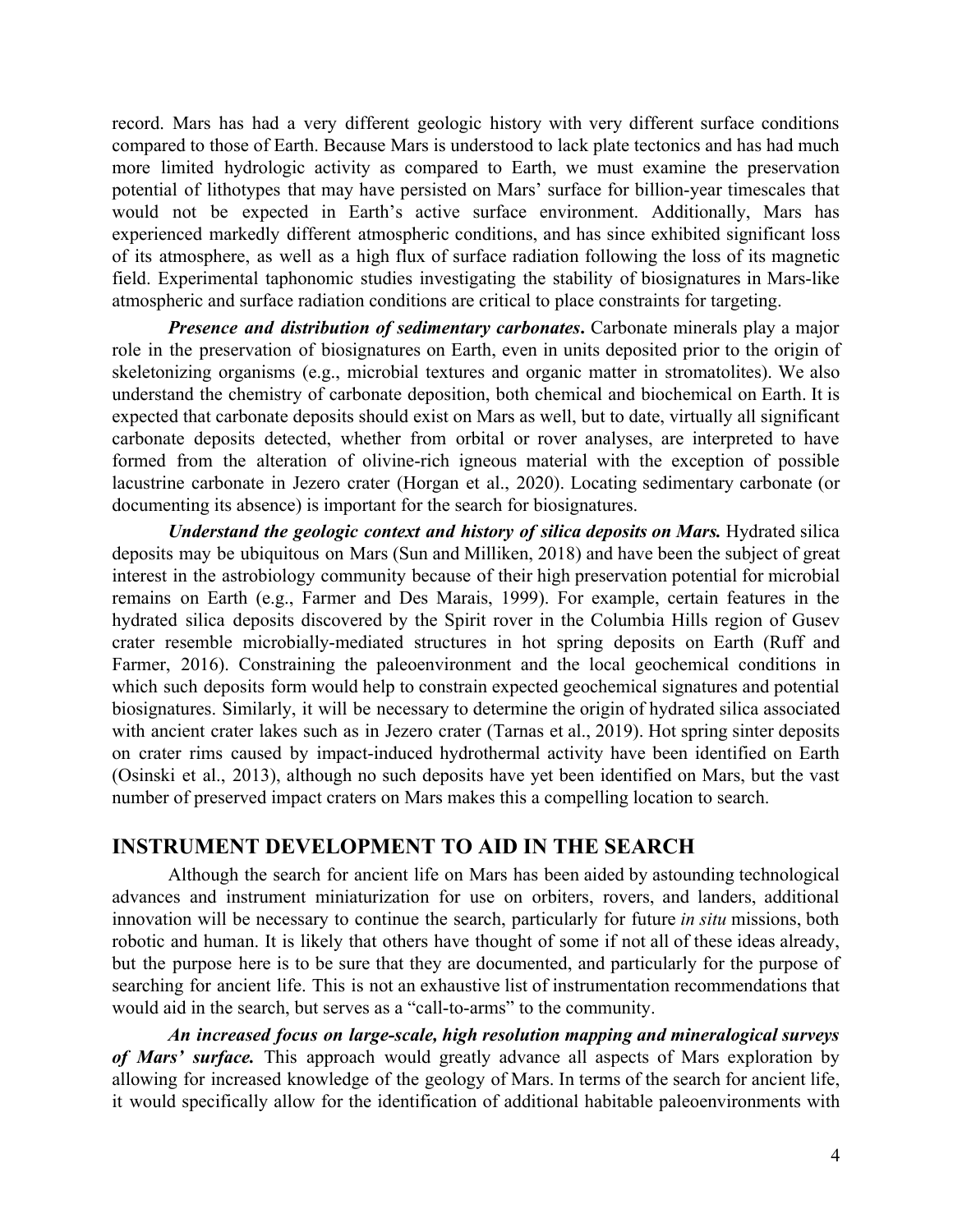higher confidence in their interpretations. This could potentially be achieved with two complementary mission types: *higher resolution orbital payloads and the drone missions*.

HiRISE and CRISM aboard the Mars Reconnaissance Orbiter have provided impressive high-resolution imagery and mineralogical data, respectively, but because the resolution comes with a tradeoff in aerial coverage, only relatively small areas of the surface have thus far been imaged. We are confident that imaging teams are working on ways to enhance resolution further and also to increase aerial coverage, and we would like to encourage this effort. *Perhaps an additional effort could include a constellation of imaging and spectroscopic satellites for enhanced coverage.*

Another mission type could follow on from the hopefully successful technology demonstration of Ingenuity, the helicopter accompanying Perseverance as part of the Mars 2020 mission. *A mission could be developed that would consist of a fleet of mapping drones to image and measure mineralogy of a large number of carefully selected localities on Mars and produce data at the outcrop scale.* This would fill a gap in resolution between orbital payloads and rovers that could greatly increase our confidence in the geology, habitability, and astrobiological potential of proposed landing sites and increase the likelihood of mission success, whether a rover or human mission.

*Small scale "grab-and-go"-style MSR missions.* Building on the previous suggested developmental need, if the confidence in a given site becomes high enough based on increased knowledge from orbital- or drone-based payloads, for example if these types of missions revealed outcrop scale morphological biosignatures like microbialites with the mineralogy expected for such biologically-mediated structures, one could envision a Mars Sample Return mission that would target such a site directly without an additional landed caching mission. Based on past successful rover missions to Mars, we have obtained detailed outcrop scale knowledge of a few locations that certainly were habitable in the Noachian/Hesperian, and might even possess materials that could host biosignatures. For example, the potential biosignatures observed among the hydrated silica deposits in the Columbia Hills (Ruff and Farmer, 2016) were sufficiently compelling to help make this location a finalist landing site for the Mars 2020 mission. Another site of high astrobiological and preservation potential is Gale crater, where, for example, silicified mudstones were discovered by the *Curiosity* rover (Hurowitz et al., 2017).

*Increased capabilities of ground-based instruments for detecting biosignatures.* Such developments could include increased magnification of microscopic imaging systems for the direct detection, *in situ*, of micron-scale microbial fossils of all types (e.g., compressions, impressions, cast/mold). While this capability would be useful in its own right (and also for measuring grain sizes of fine-grained sediments), it would be even more so when paired with the ability to produce petrographic sections of rock by cutting and polishing. These sections could be analyzed with transmitted light microscopy to search for 3-D preserved microscopic fossils embedded in a transparent mineral matrix. A large number of technological hurdles would need to be overcome to make thin sectioning on Mars possible. It is a power-intensive process and also generally requires the use of a liquid coolant (typically water). Thus, this ability may need to wait for human missions to Mars, where large amounts of water and power would be needed.

The detection of geochemical biosignatures is perhaps more likely than microbial body fossils, which, being soft-bodied, tend to degrade easily and thus have a lower preservation potential. Therefore, the further development of field deployable instruments that can measure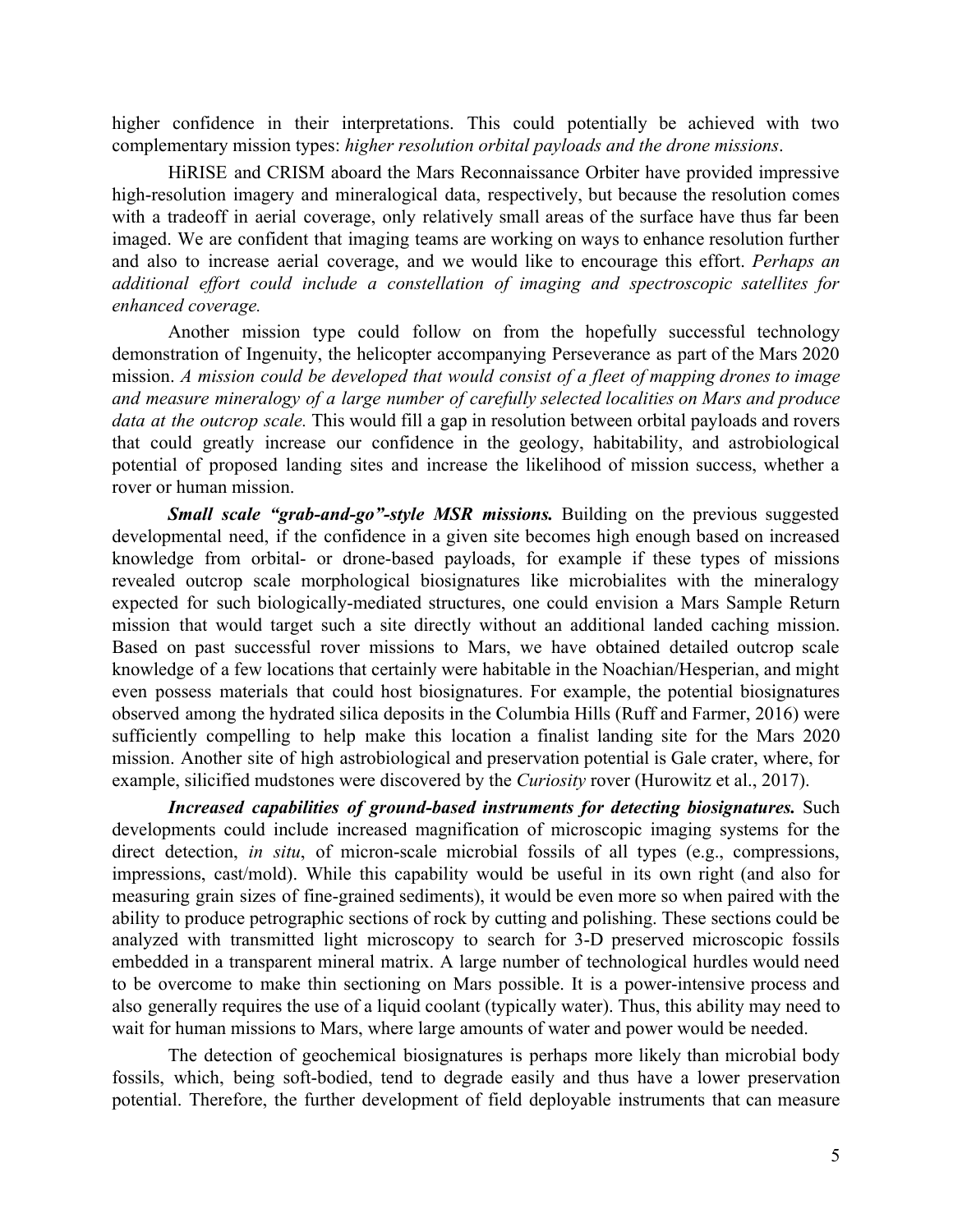elemental and/or isotopic ratios with high precision and accuracy, as well as with high spatial and spectral resolution would be revolutionary. The Mars 2020 Perseverance rover will include two Raman spectrometers (Vis-Raman on SuperCam and UV Raman on SHERLOC) for the determination of mineralogy and detection of trace organic components, but these instruments are limited both in terms of spectral coverage and spatial resolution. Perseverance will also include an X-ray fluorescence spectrometer and mapper (PIXL) that will allow for quantitative measurements of elemental abundance, which will be used to study the composition of rocks and can detect elemental abundances that could suggest the influence of life. Such instruments are revolutionary and the next generation of these will hopefully include even greater elemental coverage, lower detection limits and a finer spatial resolution so that we can have greater confidence in our biosignature interpretations. The continued development of miniaturized mass spectrometers similar to those for ESA's ExoMars and lunar PROSPECT missions (Goesmann et al., 2017; Sefton-Nash et al., 2020) for measuring stable isotopic ratios (e.g., C, H, S, N, O, Fe, Mo) of solid material would also be revolutionary for the detection of biosignatures, particularly if they could measure isotopes of redox-sensitive transition metals.

*Increased capabilities for accessing the subsurface.* Another technological advancement relates to sample acquisition. Because of the highly oxidizing and high radiation environment of Mars' surface, drilling beneath the affected zone  $(\sim 2 \text{ m})$  is desired, but drilling more than a few centimeters into consolidated rock without lubricant is a great challenge. Also, the typically required rotary percussive drilling is highly damaging to weaker lithologies. Therefore, developments in drilling technology that allows for drilling to a depth of >2 meters without lubricant, and can also provide intact drill core from these depths would be highly beneficial. This is surely a tremendous challenge and would be more easily included on a human mission due to the presumably less restrictive mass and energy allowances of such a mission. Another intriguing possibility for studying the subsurface that has been proposed would be to explore martian caves, which could naturally protect organics, with airborne drones (Wiens et al., 2020).

*Limiting contamination during sampling.* With all of these new technologies, ways of further limiting/eliminating elemental, biological, and organic contaminants would be necessary because of the increased resolution and detection limits called for. Methods for acquiring very high-resolution contamination knowledge would also be needed when contamination control is not fully possible.

*Improvements in Earth-based analytical capabilities.* Developments in Earth-based laboratory instruments would also help, but current instruments are already well ahead of anything sent on a mission. One possible example is in isotope mass spectrometry for both isotopes and elemental ratios. A separate white paper was submitted about this topic to the Planetary Science and Astrobiology Decadal Survey. Plans and perhaps technological advancements are needed for sample handling and storage of returned samples, for both planetary protection and sample contamination concerns. Such planning is underway for the proposed return of samples collected by the Perseverance rover, and this planning should be encouraged and supported.

# **CONCLUSIONS**

Our understanding of Mars as a planet and its habitability have greatly increased in the last two decades with a concerted effort on the part of NASA and other space agencies. Despite